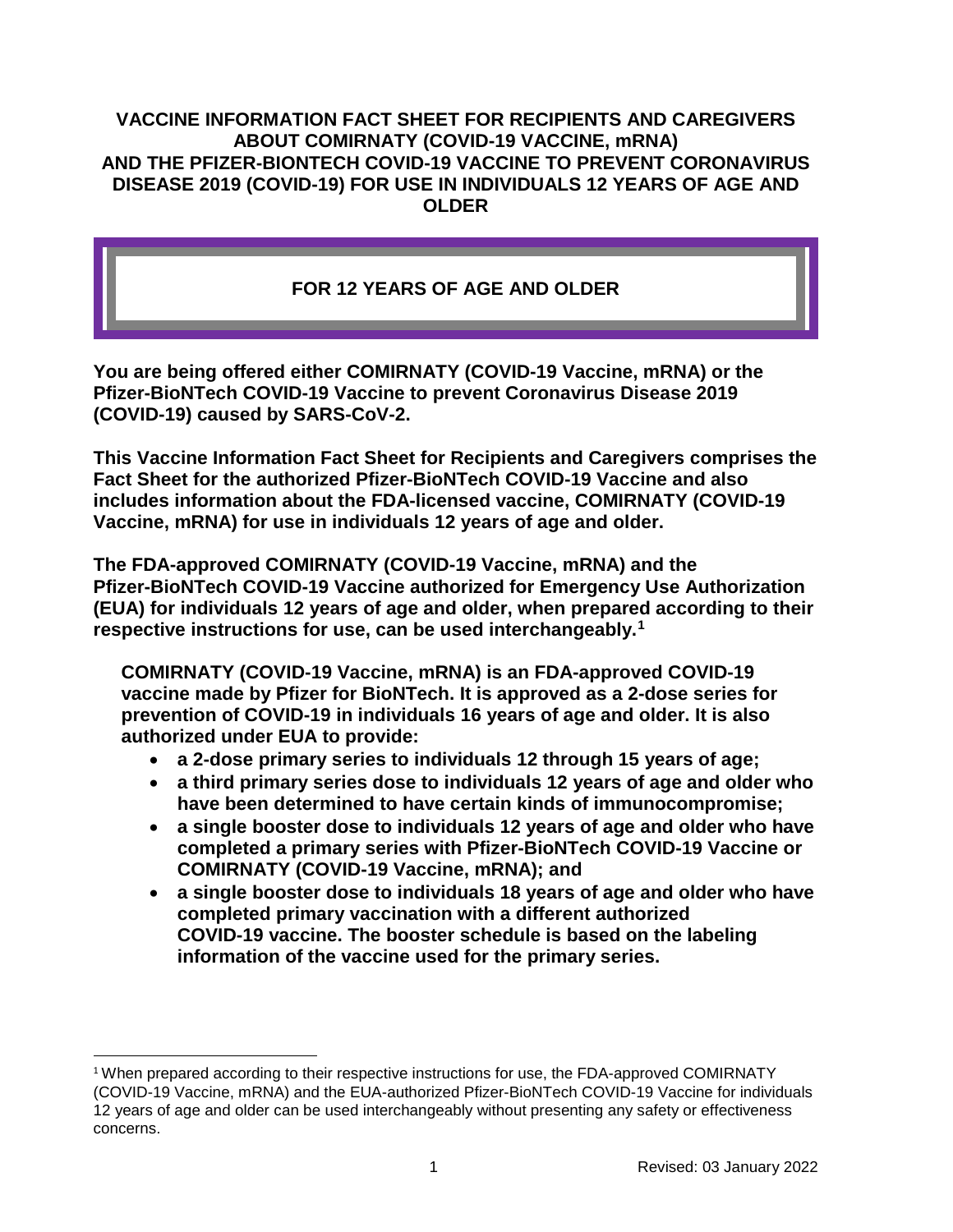**The Pfizer-BioNTech COVID-19 Vaccine has received EUA from FDA to provide:**

- **a 2-dose primary series to individuals 12 years of age and older;**
- **a third primary series dose to individuals 12 years of age and older who have been determined to have certain kinds of immunocompromise;**
- **a single booster dose to individuals 12 years of age and older who have completed a primary series with Pfizer-BioNTech COVID-19 Vaccine or COMIRNATY (COVID-19 Vaccine, mRNA); and**
- **a single booster dose to individuals 18 years of age and older who have completed primary vaccination with a different authorized COVID-19 vaccine. The booster schedule is based on the labeling information of the vaccine used for the primary series.**

This Vaccine Information Fact Sheet contains information to help you understand the risks and benefits of COMIRNATY (COVID-19 Vaccine, mRNA) and the Pfizer-BioNTech COVID-19 Vaccine, which you may receive because there is currently a pandemic of COVID-19. Talk to your vaccination provider if you have questions.

This Fact Sheet may have been updated. For the most recent Fact Sheet, please see [www.cvdvaccine.com.](http://www.cvdvaccine.com/)

# **WHAT YOU NEED TO KNOW BEFORE YOU GET THIS VACCINE**

# **WHAT IS COVID-19?**

COVID-19 disease is caused by a coronavirus called SARS-CoV-2. You can get COVID-19 through contact with another person who has the virus. It is predominantly a respiratory illness that can affect other organs. People with COVID-19 have had a wide range of symptoms reported, ranging from mild symptoms to severe illness leading to death. Symptoms may appear 2 to 14 days after exposure to the virus. Symptoms may include: fever or chills; cough; shortness of breath; fatigue; muscle or body aches; headache; new loss of taste or smell; sore throat; congestion or runny nose; nausea or vomiting; diarrhea.

### **WHAT IS COMIRNATY (COVID-19 VACCINE, mRNA) AND HOW IS IT RELATED TO THE PFIZER-BIONTECH COVID-19 VACCINE?**

COMIRNATY (COVID-19 Vaccine, mRNA) and the Pfizer-BioNTech COVID-19 Vaccine, when prepared according to their respective instructions for use, can be used interchangeably.

For more information on EUA, see the "**What is an Emergency Use Authorization (EUA)?**" section at the end of this Fact Sheet.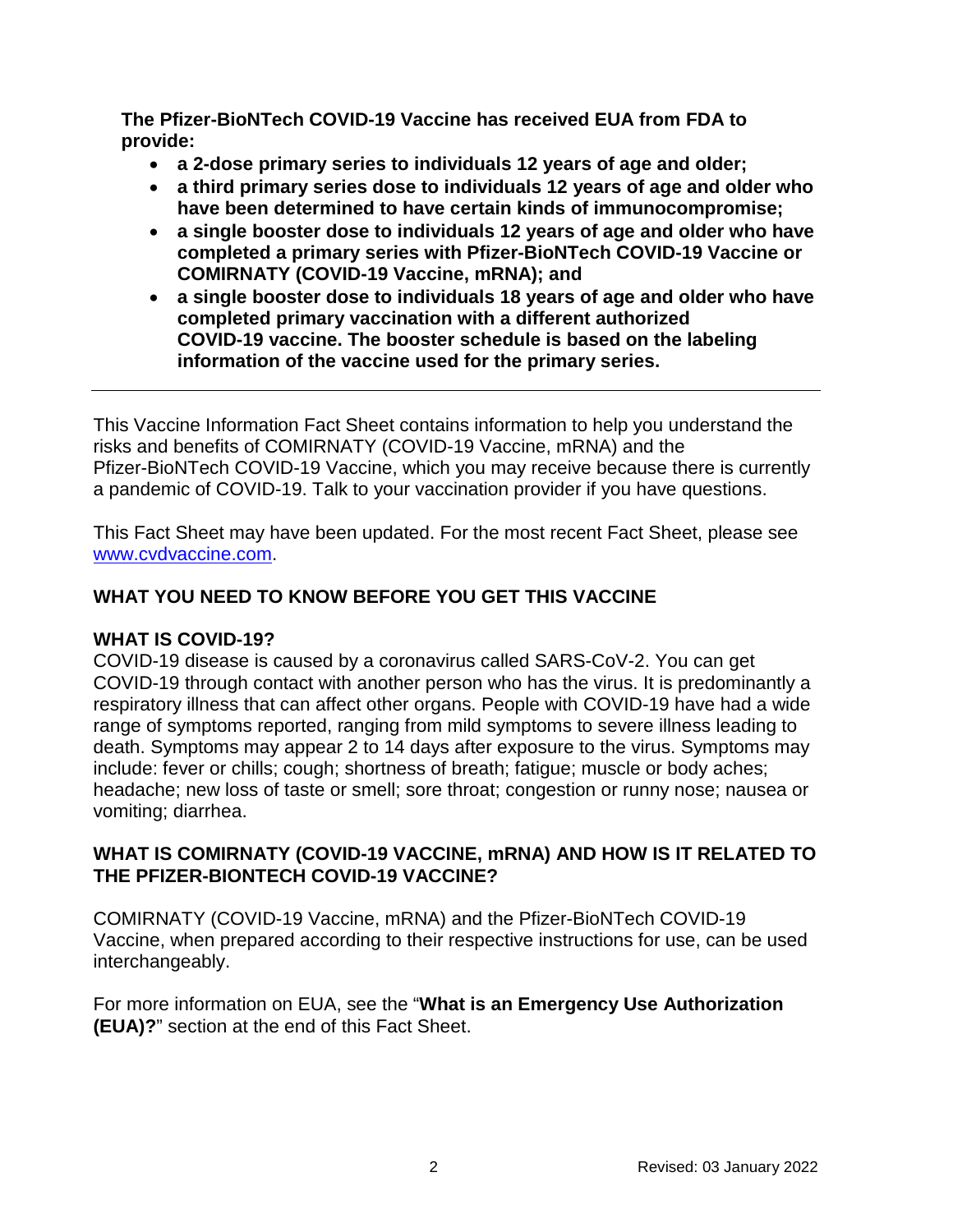### **WHAT SHOULD YOU MENTION TO YOUR VACCINATION PROVIDER BEFORE YOU GET THE VACCINE?**

#### **Tell the vaccination provider about all of your medical conditions, including if you:**

- have any allergies
- have had myocarditis (inflammation of the heart muscle) or pericarditis (inflammation of the lining outside the heart)
- have a fever
- have a bleeding disorder or are on a blood thinner
- are immunocompromised or are on a medicine that affects your immune system
- are pregnant or plan to become pregnant
- are breastfeeding
- have received another COVID-19 vaccine
- have ever fainted in association with an injection

# **HOW IS THE VACCINE GIVEN?**

The Pfizer-BioNTech COVID-19 Vaccine or COMIRNATY (COVID-19 Vaccine, mRNA) will be given to you as an injection into the muscle.

Primary Series: The vaccine is administered as a 2-dose series, 3 weeks apart. A third primary series dose may be administered at least 4 weeks after the second dose to individuals who are determined to have certain kinds of immunocompromise.

Booster Dose:

- A single booster dose of the vaccine may be administered at least 5 months after completion of a primary series of the Pfizer-BioNTech COVID-19 Vaccine or COMIRNATY (COVID-19 Vaccine, mRNA) to individuals 12 years of age and older.
- A single booster dose of the vaccine may be administered to individuals 18 years of age and older who have completed primary vaccination with a different authorized COVID-19 vaccine. Please check with your healthcare provider regarding timing of the booster dose.

The vaccine may not protect everyone.

# **WHO SHOULD NOT GET THE VACCINE?**

You should not get the vaccine if you:

- had a severe allergic reaction after a previous dose of this vaccine
- had a severe allergic reaction to any ingredient of this vaccine.

# **WHAT ARE THE INGREDIENTS IN THE VACCINES?**

COMIRNATY (COVID-19 Vaccine, mRNA) and the authorized formulations of the vaccine include the following ingredients:

• mRNA and lipids ((4-hydroxybutyl)azanediyl)bis(hexane-6,1-diyl)bis(2 hexyldecanoate), 2 [(polyethylene glycol)-2000]-N,N-ditetradecylacetamide, 1,2- Distearoyl-sn-glycero-3-phosphocholine, and cholesterol).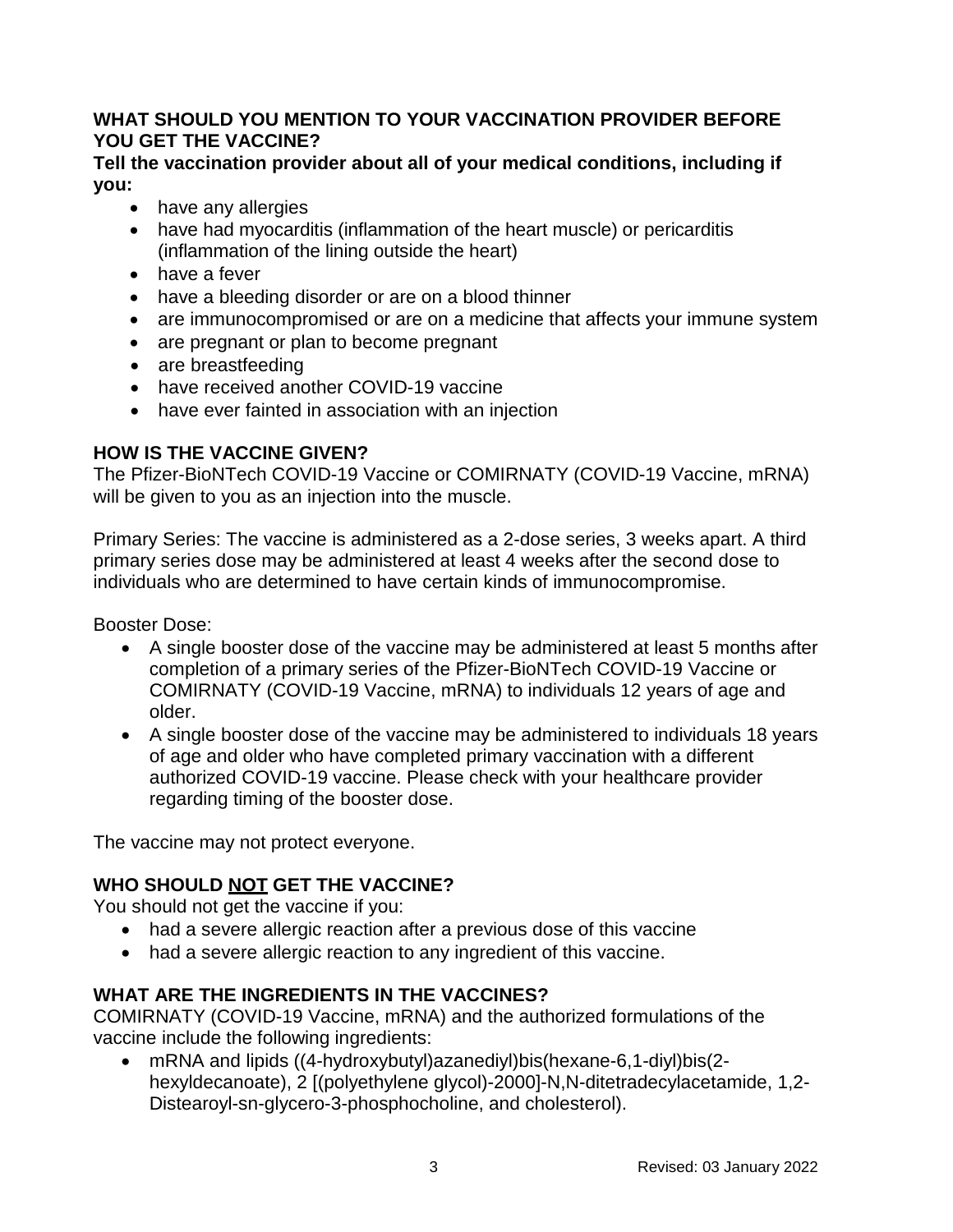Pfizer-BioNTech COVID-19 vaccines for individuals 12 years of age and older contain 1 of the following sets of additional ingredients; ask the vaccination provider which version is being administered:

• potassium chloride, monobasic potassium phosphate, sodium chloride, dibasic sodium phosphate dihydrate, and sucrose

OR

• tromethamine, tromethamine hydrochloride, and sucrose

COMIRNATY (COVID-19 Vaccine, mRNA) contains 1 of the following sets of additional ingredients; ask the vaccination provider which version is being administered:

• potassium chloride, monobasic potassium phosphate, sodium chloride, dibasic sodium phosphate dihydrate, and sucrose

OR

• tromethamine, tromethamine hydrochloride, and sucrose

# **HAS THE VACCINE BEEN USED BEFORE?**

Yes. In clinical trials, approximately 23,000 individuals 12 years of age and older have received at least 1 dose of the vaccine. Data from these clinical trials supported the Emergency Use Authorization of the Pfizer-BioNTech COVID-19 Vaccines and the approval of COMIRNATY (COVID-19 Vaccine, mRNA). Millions of individuals have received the vaccine under EUA since December 11, 2020. The vaccine that is authorized for use in individuals 12 years of age and older includes two formulations; one that was studied in clinical trials and used under EUA, and one with the same mRNA and lipids but different inactive ingredients. The use of the different inactive ingredients helps stabilize the vaccine under refrigerated temperatures and the formulation can be administered without dilution.

# **WHAT ARE THE BENEFITS OF THE VACCINE?**

The vaccine has been shown to prevent COVID-19.

The duration of protection against COVID-19 is currently unknown.

# **WHAT ARE THE RISKS OF THE VACCINE?**

There is a remote chance that the vaccine could cause a severe allergic reaction. A severe allergic reaction would usually occur within a few minutes to 1 hour after getting a dose of the vaccine. For this reason, your vaccination provider may ask you to stay at the place where you received your vaccine for monitoring after vaccination. Signs of a severe allergic reaction can include:

- Difficulty breathing
- Swelling of your face and throat
- A fast heartbeat
- A bad rash all over your body
- Dizziness and weakness

Myocarditis (inflammation of the heart muscle) and pericarditis (inflammation of the lining outside the heart) have occurred in some people who have received the vaccine, more commonly in males under 40 years of age than among females and older males.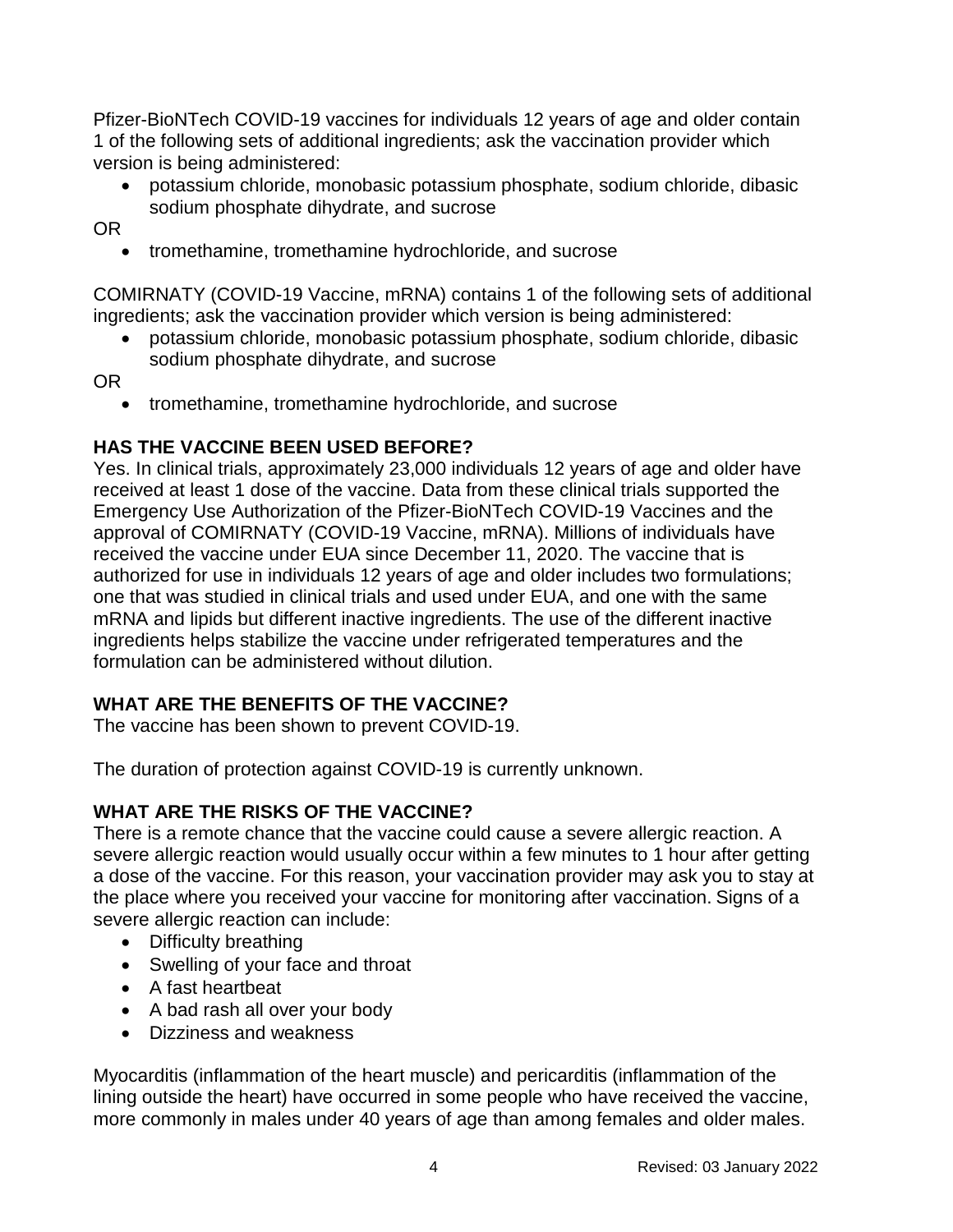In most of these people, symptoms began within a few days following receipt of the second dose of vaccine. The chance of having this occur is very low. You should seek medical attention right away if you have any of the following symptoms after receiving the vaccine:

- Chest pain
- Shortness of breath
- Feelings of having a fast-beating, fluttering, or pounding heart

Side effects that have been reported with the vaccine include:

- severe allergic reactions
- non-severe allergic reactions such as rash, itching, hives, or swelling of the face
- myocarditis (inflammation of the heart muscle)
- pericarditis (inflammation of the lining outside the heart)
- injection site pain
- tiredness
- headache
- muscle pain
- chills
- joint pain
- fever
- injection site swelling
- injection site redness
- nausea
- feeling unwell
- swollen lymph nodes (lymphadenopathy)
- decreased appetite
- diarrhea
- vomiting
- arm pain
- fainting in association with injection of the vaccine

These may not be all the possible side effects of the vaccine. Serious and unexpected side effects may occur. The possible side effects of the vaccine are still being studied in clinical trials.

#### **WHAT SHOULD I DO ABOUT SIDE EFFECTS?**

If you experience a severe allergic reaction, call 9-1-1, or go to the nearest hospital.

Call the vaccination provider or your healthcare provider if you have any side effects that bother you or do not go away.

Report vaccine side effects to FDA/CDC Vaccine Adverse Event Reporting System (VAERS). The VAERS toll-free number is 1-800-822-7967 or report online to [https://vaers.hhs.gov/reportevent.html.](https://vaers.hhs.gov/reportevent.html) Please include either "COMIRNATY (COVID-19 Vaccine, mRNA)" or "Pfizer-BioNTech COVID-19 Vaccine EUA", as appropriate, in the first line of box #18 of the report form.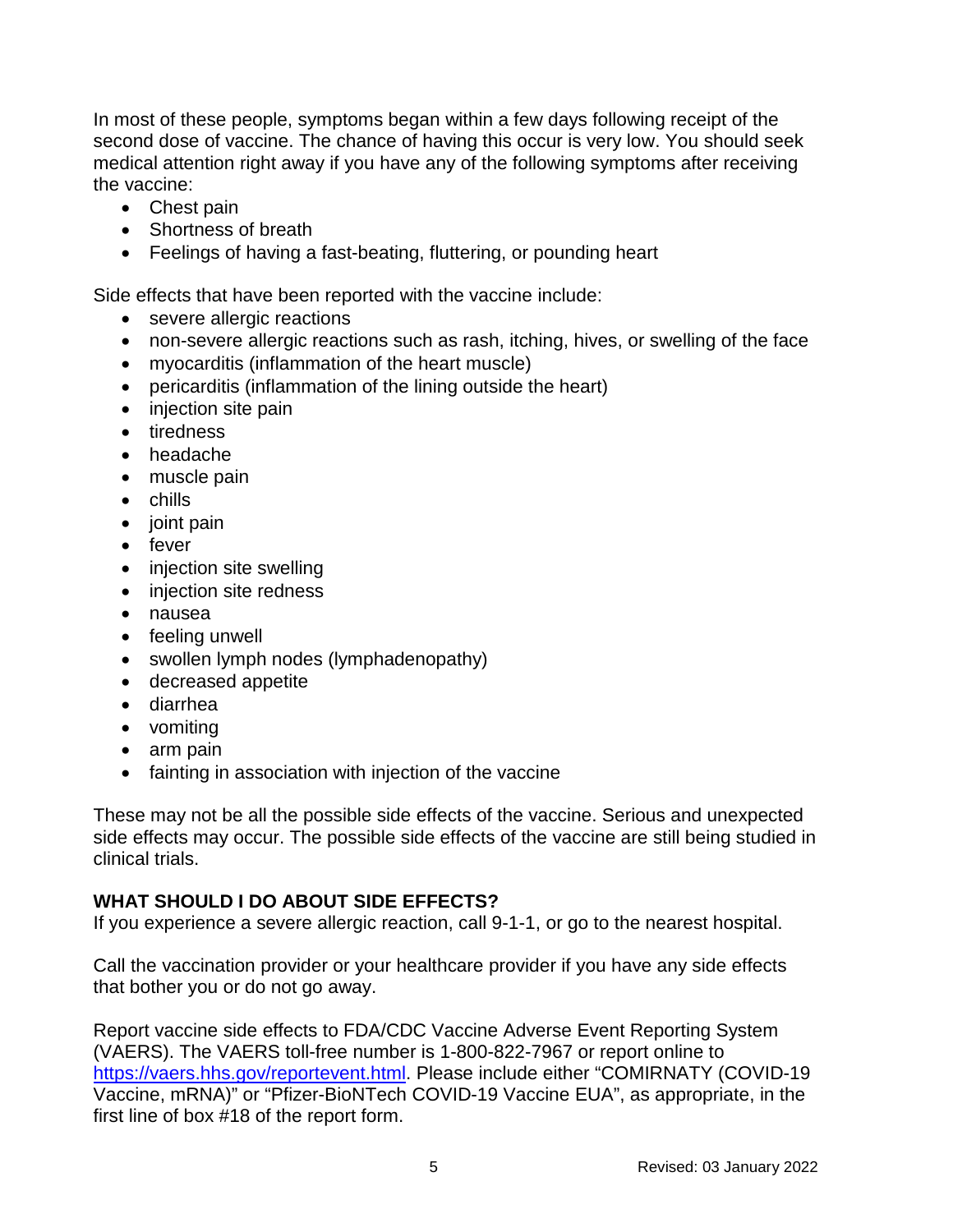In addition, you can report side effects to Pfizer Inc. at the contact information provided below.

| Website                       | <b>Fax number</b> | Telephone number |
|-------------------------------|-------------------|------------------|
| www.pfizersafetyreporting.com | 1-866-635-8337    | 1-800-438-1985   |

You may also be given an option to enroll in v-safe. V-safe is a new voluntary smartphone-based tool that uses text messaging and web surveys to check in with people who have been vaccinated to identify potential side effects after COVID-19 vaccination. V-safe asks questions that help CDC monitor the safety of COVID-19 vaccines. V-safe also provides second-dose reminders if needed and live telephone follow-up by CDC if participants report a significant health impact following COVID-19 vaccination. For more information on how to sign up, visit: [www.cdc.gov/vsafe.](https://urldefense.proofpoint.com/v2/url?u=http-3A__www.cdc.gov_vsafe&d=DwMF-g&c=UE1eNsedaKncO0Yl_u8bfw&r=iggimxFo1bnCoTNHtFHht7zBjWLmMD5xyYOHusHEMRA&m=NUusRcDWxrAYwskpVPikFjIp1YMB1upPlqmEqHLqywo&s=ZgZDg3kpZyGQV82QCF-MKAMdQ9UDWQqf3K-6eMVizRE&e=)

### **WHAT IF I DECIDE NOT TO GET COMIRNATY (COVID-19 VACCINE, mRNA) OR THE PFIZER-BIONTECH COVID-19 VACCINE?**

Under the EUA, it is your choice to receive or not receive the vaccine. Should you decide not to receive it, it will not change your standard medical care.

#### **ARE OTHER CHOICES AVAILABLE FOR PREVENTING COVID-19 BESIDES COMIRNATY (COVID-19 VACCINE, mRNA) OR THE PFIZER-BIONTECH COVID-19 VACCINE?**

Other vaccines to prevent COVID-19 may be available under Emergency Use Authorization.

#### **CAN I RECEIVE THE COMIRNATY (COVID-19 VACCINE, mRNA) OR PFIZER-BIONTECH COVID-19 VACCINE AT THE SAME TIME AS OTHER VACCINES?**

Data have not yet been submitted to FDA on administration of COMIRNATY (COVID-19 Vaccine, mRNA) or the Pfizer-BioNTech COVID-19 Vaccine at the same time with other vaccines. If you are considering receiving COMIRNATY (COVID-19 Vaccine, mRNA) or the Pfizer-BioNTech COVID-19 Vaccine with other vaccines, discuss your options with your healthcare provider.

# **WHAT IF I AM IMMUNOCOMPROMISED?**

If you are immunocompromised, you may receive a third dose of the vaccine. The third dose may still not provide full immunity to COVID-19 in people who are immunocompromised, and you should continue to maintain physical precautions to help prevent COVID-19. In addition, your close contacts should be vaccinated as appropriate.

# **WHAT IF I AM PREGNANT OR BREASTFEEDING?**

If you are pregnant or breastfeeding, discuss your options with your healthcare provider.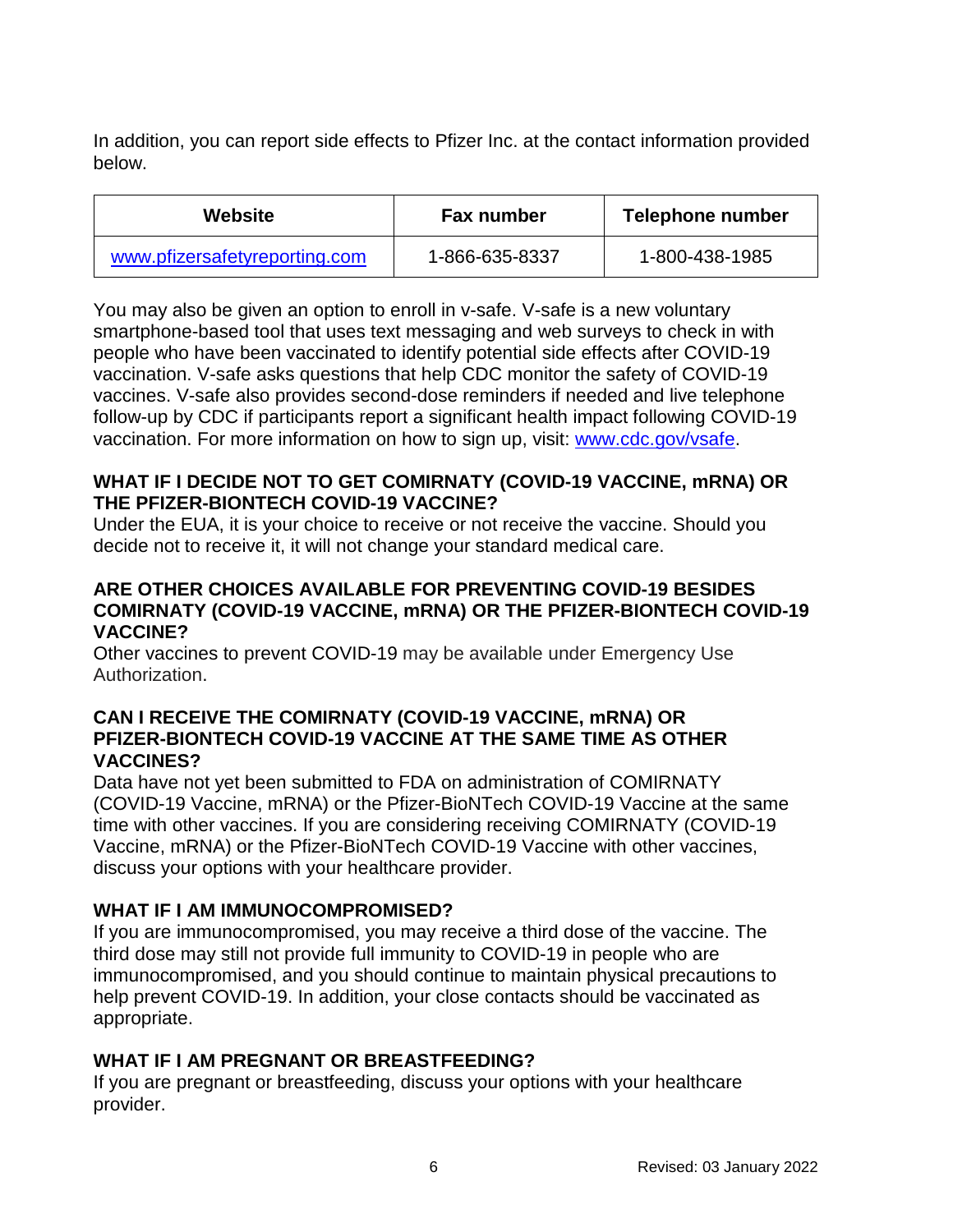### **WILL THE VACCINE GIVE ME COVID-19?**

No. The vaccine does not contain SARS-CoV-2 and cannot give you COVID-19.

#### **KEEP YOUR VACCINATION CARD**

When you get your first dose, you will get a vaccination card to show you when to return for your next dose(s) of the vaccine. Remember to bring your card when you return.

#### **ADDITIONAL INFORMATION**

If you have questions, visit the website or call the telephone number provided below.

To access the most recent Fact Sheets, please scan the QR code provided below.

| <b>Global website</b> | <b>Telephone number</b>              |  |
|-----------------------|--------------------------------------|--|
| www.cvdvaccine.com    |                                      |  |
|                       | 1-877-829-2619<br>$(1-877-VAX-CO19)$ |  |

#### **HOW CAN I LEARN MORE?**

- Ask the vaccination provider.
- Visit CDC at [https://www.cdc.gov/coronavirus/2019-ncov/index.html.](https://www.cdc.gov/coronavirus/2019-ncov/index.html)
- Visit FDA at [https://www.fda.gov/emergency-preparedness-and-response/mcm](https://www.fda.gov/emergency-preparedness-and-response/mcm-legal-regulatory-and-policy-framework/emergency-use-authorization)[legal-regulatory-and-policy-framework/emergency-use-authorization.](https://www.fda.gov/emergency-preparedness-and-response/mcm-legal-regulatory-and-policy-framework/emergency-use-authorization)
- Contact your local or state public health department.

# **WHERE WILL MY VACCINATION INFORMATION BE RECORDED?**

The vaccination provider may include your vaccination information in your state/local jurisdiction's Immunization Information System (IIS) or other designated system. This will ensure that you receive the same vaccine when you return for the second dose. For more information about IISs visit:<https://www.cdc.gov/vaccines/programs/iis/about.html>.

### **CAN I BE CHARGED AN ADMINISTRATION FEE FOR RECEIPT OF THE COVID-19 VACCINE?**

No. At this time, the provider cannot charge you for a vaccine dose and you cannot be charged an out-of-pocket vaccine administration fee or any other fee if only receiving a COVID-19 vaccination. However, vaccination providers may seek appropriate reimbursement from a program or plan that covers COVID-19 vaccine administration fees for the vaccine recipient (private insurance, Medicare, Medicaid, Health Resources & Services Administration [HRSA] COVID-19 Uninsured Program for noninsured recipients).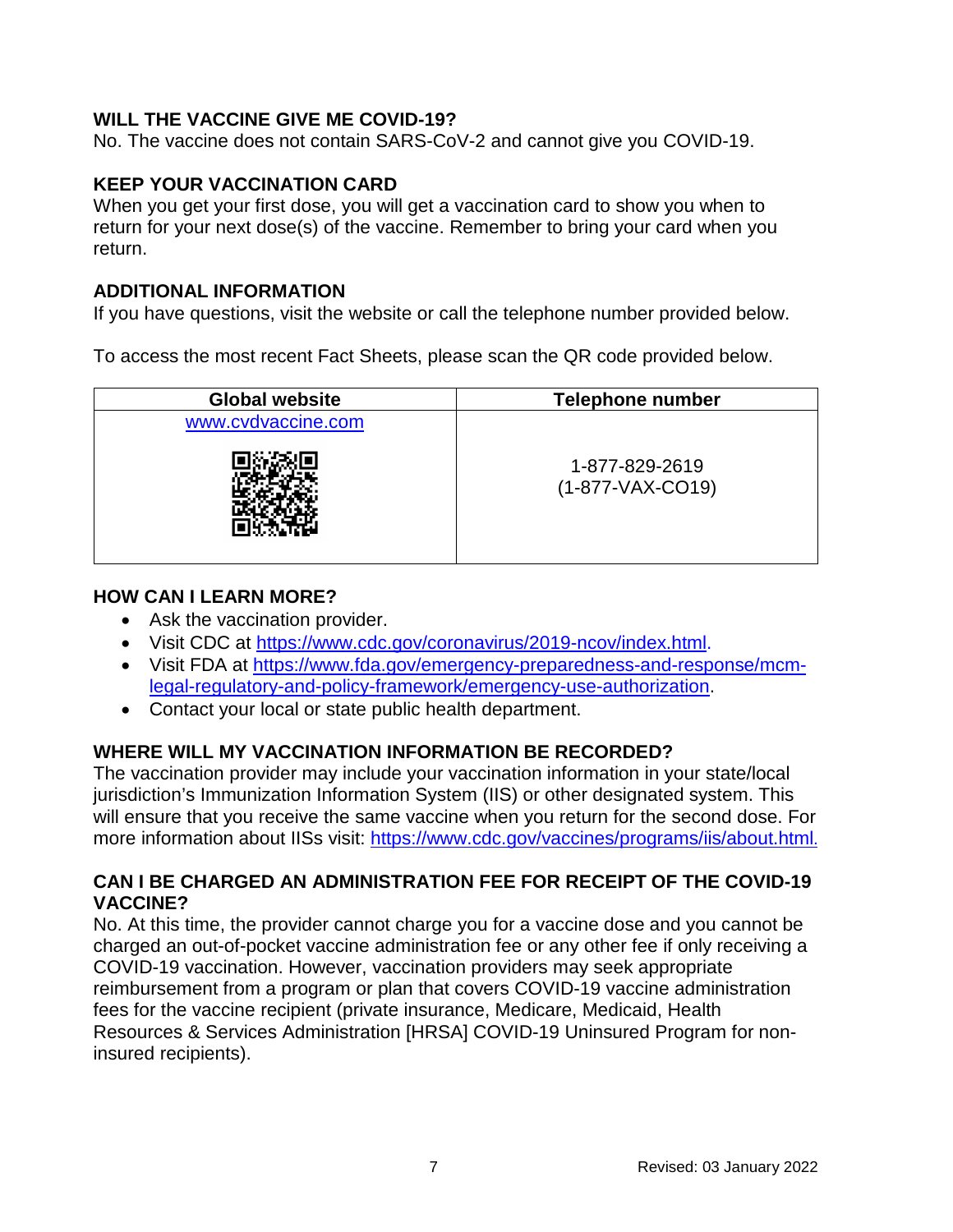# **WHERE CAN I REPORT CASES OF SUSPECTED FRAUD?**

Individuals becoming aware of any potential violations of the CDC COVID-19 Vaccination Program requirements are encouraged to report them to the Office of the Inspector General, U.S. Department of Health and Human Services, at 1-800-HHS-TIPS or [https://TIPS.HHS.GOV.](https://tips.hhs.gov/)

### **WHAT IS THE COUNTERMEASURES INJURY COMPENSATION PROGRAM?**

The Countermeasures Injury Compensation Program (CICP) is a federal program that may help pay for costs of medical care and other specific expenses of certain people who have been seriously injured by certain medicines or vaccines, including this vaccine. Generally, a claim must be submitted to the CICP within one (1) year from the date of receiving the vaccine. To learn more about this program, visit [www.hrsa.gov/cicp/](http://www.hrsa.gov/cicp/) or call 1-855-266-2427.

### **WHAT IS AN EMERGENCY USE AUTHORIZATION (EUA)?**

An Emergency Use Authorization (EUA) is a mechanism to facilitate the availability and use of medical products, including vaccines, during public health emergencies, such as the current COVID-19 pandemic. An EUA is supported by a Secretary of Health and Human Services (HHS) declaration that circumstances exist to justify the emergency use of drugs and biological products during the COVID-19 pandemic.

The FDA may issue an EUA when certain criteria are met, which includes that there are no adequate, approved, available alternatives. In addition, the FDA decision is based on the totality of scientific evidence available showing that the product may be effective to prevent COVID-19 during the COVID-19 pandemic and that the known and potential benefits of the product outweigh the known and potential risks of the product. All of these criteria must be met to allow for the product to be used in the treatment of patients during the COVID-19 pandemic.